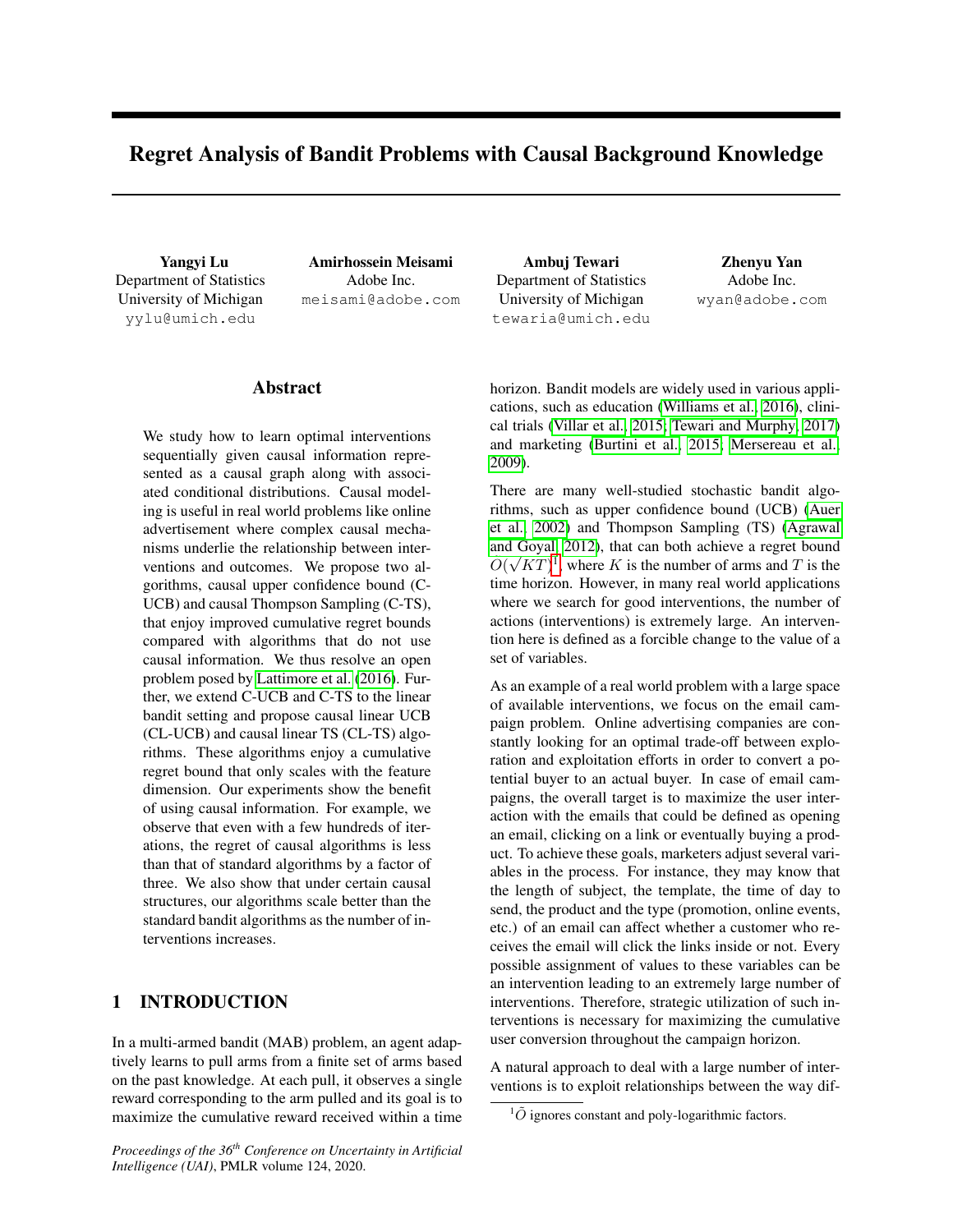ferent interventions affect the outcome. In this paper, we focus on causal relations among interventions. In particular, we use causal graphs [\(Pearl, 2000\)](#page-9-7) to represent relationships between interacting variables in a complex system. We study the following problem: using previously acquired knowledge about the causal graph structure, how to quickly learn good interventions sequentially [\(Sen et al., 2017;](#page-9-8) [Hyttinen et al., 2013\)](#page-9-9)? Our goal is to optimize over a given set of interventions in a sequential decision making framework where the dependence among reward distribution of these interventions is captured through a causal structure.

[Lattimore et al.](#page-9-0) [\(2016\)](#page-9-0) proposed two causal bandit algorithms, but they only provided simple regret guarantees and their bounds scale with the number of interventions in the worst case. Indeed, one of the open problems in their paper is to design algorithms that enjoy a  $\tilde{O}(\sqrt{T})$ cumulative regret bound, and utilize the causal structure at the same time. Cumulative regret is appropriate when both exploration and exploitation are needed, while simple regret is useful when it is important to identify a good intervention at the end of a pure exploration phase. In many real world problems, we are not simply looking for the best intervention as quickly as possible without consideration of outcomes obtained during the exploration phase. In email campaign or clinical trials problems, a good policy should lead to high revenue and conversions or good health outcomes cumulatively, which are not what a pure exploration method can achieve. Therefore we focus on cumulative regret in this paper.

### 1.1 OUR CONTRIBUTIONS

We propose two natural and efficient algorithms, causal UCB (C-UCB) and causal TS (C-TS), by incorporating the available causal knowledge in UCB and TS for multi-armed bandit problems. We use causal knowledge to greatly reduce the amount of exploration needed to achieve low cumulative regret.

Suppose there are  $N$  variables that are related to the reward and each of them takes on  $k$  distinct values, which means changing the value of any of these variables can affect the reward distribution. Note the number of interventions can be as large as  $(k + 1)^N$ , which means that standard bandit algorithms are only guaranteed to achieve  $\tilde{O}(\sqrt{(k+1)^{N}T})$  regret. Our proposed causal algorithms exploit the causal knowledge to achieve  $\tilde{O}(\sqrt{(k+1)^nT})$  regret<sup>[2](#page-1-0)</sup>, where *n* is the number of variables that have *direct* causal effects on the reward. These bounds suggest that causal UCB and TS algorithms are preferable to standard UCB and TS algorithms when  $n \ll N$ .

We further extend the causal bandit algorithms to linear bandit setting, that leads to our causal linear UCB (CL-UCB) and causal linear TS (CL-TS) algorithms. We show that CL-UCB and CL-TS both achieve  $\tilde O(d\sqrt{T})$  regret, where d is the dimension of the coefficient vector in the linear reward model.

To complement our upper bounds, we also provide a lower bound for standard UCB algorithm. For some structured bandit instances with  $n < N$ , we show a lower bound on the cumulative regret of standard UCB which comes arbitrarily close to  $\Omega(\sqrt{(k+1)^{N}T})$ , which is much larger than the upper bounds of our proposed algorithms that utilize causal structures. It demonstrates that a standard MAB algorithm is *provably* worse than causal algorithms in certain cases.

Our experiments show the benefit of using causal structure: we observe (see Section [5,](#page-6-0) Figure [2\)](#page-7-0) that within hundreds of iterations, our causal algorithms are already achieving regret within 1/3 of the standard algorithms' regret. In addition, we validate numerically that for certain causal graph structure, C-UCB, C-TS, CL-UCB and CL-TS indeed scale better than standard multi-armed bandit algorithms as the size of intervention set grows.

### 1.2 RELATED WORK

Causal bandit problems can be treated as multi-armed bandit problems by simply ignoring the causal structure information and the extra observations. So existing bandit algorithms such as UCB [\(Auer et al., 2002\)](#page-9-6) and TS [\(Agrawal and Goyal, 2012\)](#page-8-0) can be applied. However, causal information should help us learn about an intervention based on the performance of other interventions, which can accelerate the whole learning process.

Combinatorial bandits [\(Cesa-Bianchi and Lugosi, 2012\)](#page-9-10) also deal with an action set that is exponentially large. For example, the action set is usually a subset of the ddimensional binary hypercube. In combinatorial bandits, the goal is to feasibly learn in the large action space by assuming certain structure (e.g., linear) in the reward dependence on actions and the availability of an efficient optimization solver over the action set. However, our emphasis is on reducing the statistical complexity by exploiting the given causal structures.

We build on the work of [Lattimore et al.](#page-9-0) [\(2016\)](#page-9-0). They studied the problem of identifying the best interventions in a stochastic bandit environment with known causal graph and some conditional probabilities of variables in the graph. They proposed two algorithms depending on

<span id="page-1-0"></span> $2$ Our regret bounds for confidence bound based algorithms will be frequentist while for Thompson sampling they will be Bayesian.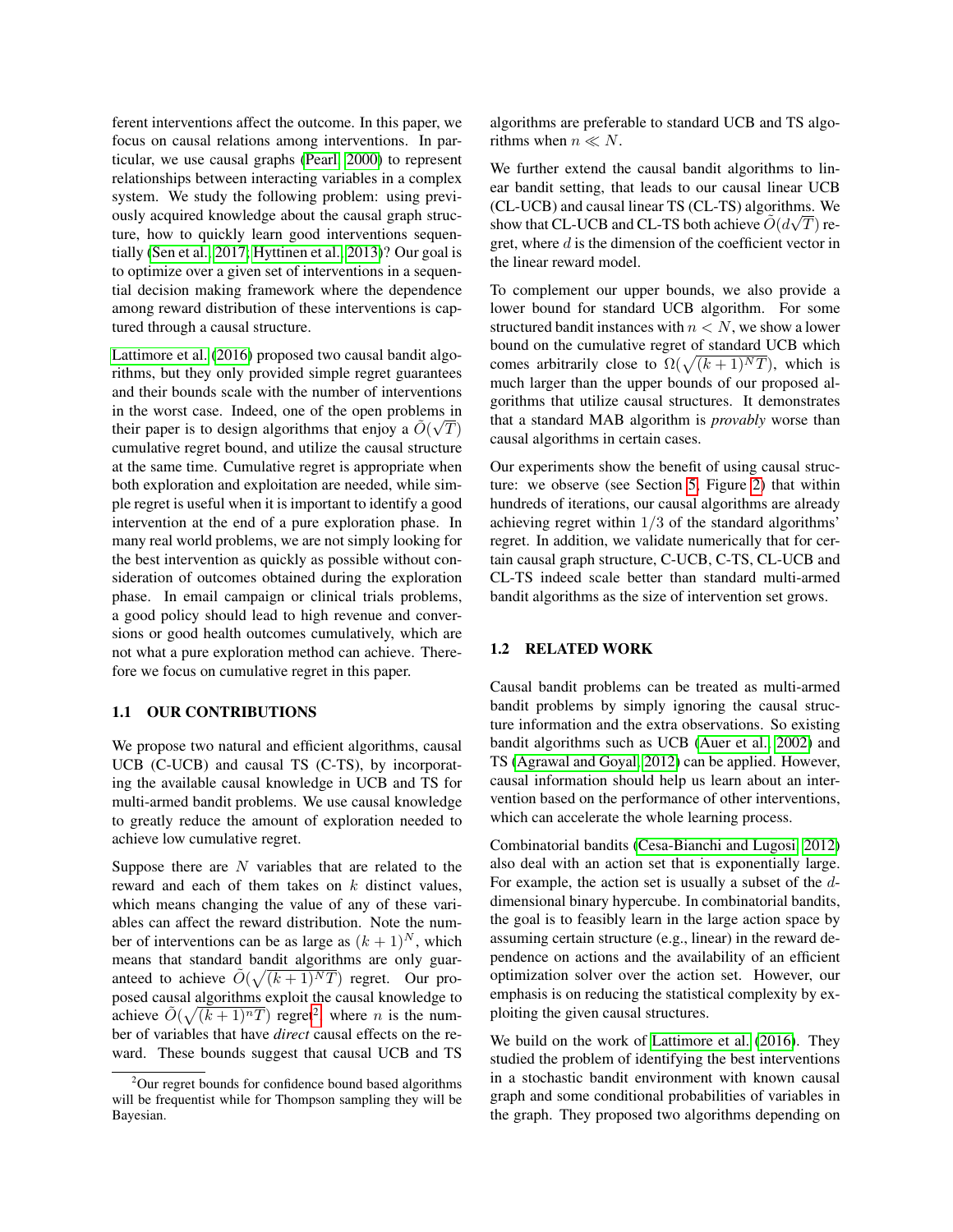the type of causal graphs: parallel graph/general graph, and proved two simple regret bounds accordingly. Both bounds scale with a measure for causal graph's underlying distribution, which is small if every intervention has similar effect on the reward and can be as large as the number of interventions otherwise. Moreover, their algorithm for general graph contains as many parameters as the number of interventions, which are hard to tune. We focus on the cumulative regret and our algorithms are universal for all directed acyclic causal graphs defined in Section [2](#page-2-0) with no tuning parameters other than that of standard MAB algorithms.

Another work [\(Sen et al., 2017\)](#page-9-8) also considered best intervention identification via importance sampling, and their interventions are soft. Instead of forcing a node to take a specific value, soft intervention only changes the conditional distribution of a node given its parent nodes. However, they also only considered simple regret and their bounds scale with the number of interventions. [Sachidananda and Brunskill](#page-9-11) [\(2017\)](#page-9-11) studied the most closest setting as our paper. They showed the effectiveness of their causal Thompson Sampling method, but did not provide any regret analysis. [Lee and Barein](#page-9-12)[boim](#page-9-12) [\(2018\)](#page-9-12) empirically showed that a brute-force way to apply standard bandit algorithms on all interventions can suffer huge regret. Therefore they proposed a way to carefully choose an intervention subset by observing the causal graph structures. Our lower bound (Theorem [4\)](#page-5-0) provides a theoretical explanation for the phenomenon they observe, namely that brute-force algorithms that try all possible interventions can incur huge regret.

### <span id="page-2-0"></span>2 PROBLEM SETUP

We follow standard terminology and notation [\(Koller and](#page-9-13) [Friedman, 2009\)](#page-9-13) to state the causal bandit problem introduced by [Lattimore et al.](#page-9-0) [\(2016\)](#page-9-0). A directed acyclic graph  $G$  is used to model the causal structure over a set of random variables  $\mathcal{X} = \{X_1, \ldots, X_N\}$ . Let P denote the joint distribution over  $X$  that factorizes over  $G$ . For simplicity, we assume each variable can take on  $k$  distinct values, but extending our algorithm to various  $k$  values for different variables poses no difficulty. The parents of a variable  $X_i$ , denoted by  $\text{Pa}_{X_i}$ , is the set of all variables  $X_j$  such that there is an edge from  $X_j$  to  $X_i$  in graph  $\mathcal{G}$ . A size m intervention (action) is denoted by  $do(X = x)$ , which assigns the values  $\mathbf{x} = \{x_1, \dots, x_m\}$  to the corresponding variables  $\mathbf{X} = \{X_1, \ldots, X_m\} \subset \mathcal{X}$ . An empty intervention is  $do()$ . The intervention on **X** also removes all edges from Pa $X_i$  to  $X_i$  for each  $X_i \in \mathbf{X}$ . Thus the resulting underlying probability distribution that defines the graph is denoted by  $P(X^c|do(X = x))$  over  $\mathbf{X}^c := \mathcal{X} \setminus \mathbf{X}.$ 

In this causal bandit problem, the reward variable  $Y$  is real-valued. A learner is given the causal model's graph  $\mathcal{G}^3$  $\mathcal{G}^3$ , a set of interventions (actions)  $\mathcal A$  and conditional distributions of parent variables of Y given an intervention  $a \in \mathcal{A}$ :  $P(\text{Pa}_Y|a)$ . We denote the expected reward for action  $a = \text{do}(\mathbf{X} = \mathbf{x})$  and the optimal action  $a^*$  by:

$$
\mu_a := \mathbb{E}[Y|\text{do}(\mathbf{X} = \mathbf{x})]
$$

$$
a^* := \operatorname{argmax}_{a \in \mathcal{A}} \mu_a.
$$

We assume  $\mu_a \in [0,1]$  for every  $a \in \mathcal{A}$ . In round t, the learner pulls  $a_t = \text{do}(\mathbf{X}_t = \mathbf{x}_t)$  based on previous round knowledge and causal information, then observes the reward  $Y_t$  and the values of Pa<sub>Y</sub>, denoted by  $\mathbf{Z}_{(t)} = \{z_1(t), \ldots, z_n(t)\}\text{, where } n \text{ is the number of re-}$ ward's parent variables. However, in the work of [Lat](#page-9-0)[timore et al.](#page-9-0) [\(2016\)](#page-9-0), they need to observe the values of all variables after taking an action. Thus, comparing to them, the problem we face is more challenging. We know there are  $k^n$  different value assignments on Pa<sub>Y</sub>, for convenience, we denote them by  $\mathbf{Z}_1, \ldots, \mathbf{Z}_{k^n}$ , where each  $\mathbf{Z}_i$  is a vector of length n.

The objective of the learner is to minimize the expected cumulative regret  $\mathbb{E}[R_T] = T\mu^* - \sum_{t=1}^T \mathbb{E}[\mu_{a_t}]$  using causal knowledge.

**Bayesian Regret:** Let  $\omega \in \Omega$  denote the entire parameters of the distribution of  $Y|_{\text{Pa}_Y = \mathbf{Z}}$ . Reward can be expressed by  $Y = \mathbb{E}[Y|_{\text{Pa}_Y = \mathbf{Z}}] + \epsilon$ , where  $\epsilon$  is a 1subgaussian error variable. Thus, the cumulative regret  $R_T$  for a given  $\omega$  can be formally written as  $R_T(\omega)$ . We particularly focus on the case where  $\omega$  is random with distribution Q and bound the following Bayesian regret:  $BR_T = \mathbb{E}_{\omega \sim Q} \mathbb{E}_{\epsilon} R_T(\omega).$ 

Worst Case Regret: Using same notations as above, the worst case (frequentist) regret is defined as:  $\max_{\omega \in \Omega} \mathbb{E}_{\epsilon} R_T(\omega)$ .  $\mathbb{E} R_T$  is used to represent the worst case regret from now for short.

# 3 CAUSAL BANDIT ALGORITHMS

In this section we propose and analyze algorithms for achieving minimal regret when causal information is known. We generalize standard UCB and standard TS algorithms to their causal counterparts in a natural way. We show how the regret bounds of the causal versions scale with a factor that can be much smaller than what would be the case for the standard algorithms. We also extend linear bandit algorithms to their causal version and demonstrate how it further helps us reduce the cumulative regret.

<span id="page-2-1"></span><sup>&</sup>lt;sup>3</sup>Even though our algorithms take  $G$  as input, the only information used is the identity of  $Pa<sub>Y</sub>$  variables.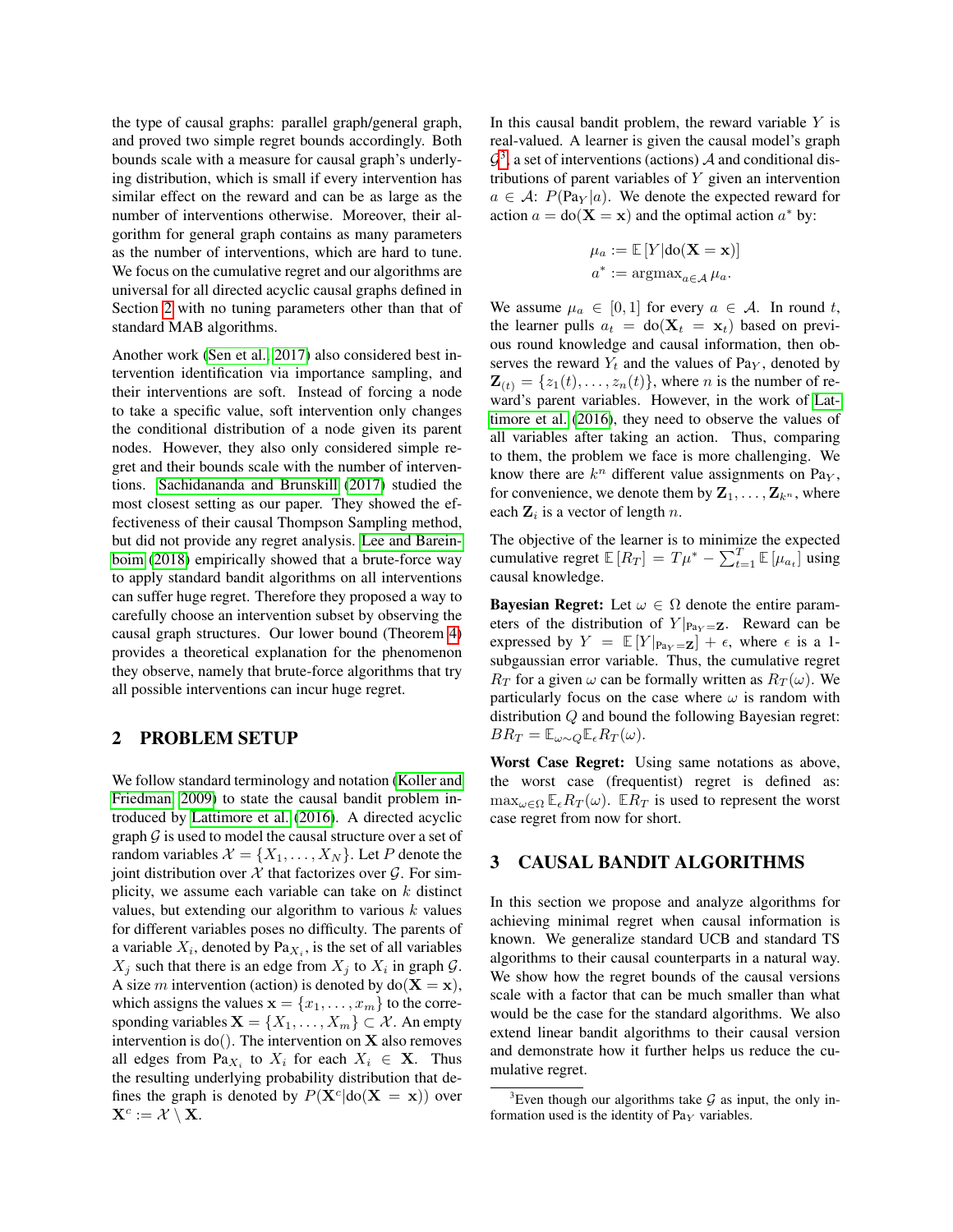### <span id="page-3-0"></span>Algorithm 1 C-UCB

**Input:** Horizon T, action set  $\mathcal{A}$ ,  $\delta$ , causal graph  $\mathcal{G}$ , number of parent variables  $n$ , number of values each parent variable can take on: k. Initialization: Values assignment to parent variables:

 $\mathbf{Z}_j, \hat{\mu}_{\mathbf{Z}_j}(0) = 0, T_{\mathbf{Z}_j}(0) = 0$ , for  $j = 1, ..., k^n$ . for  $t = 1, \ldots, T$  do for  $i = 1, \ldots, k^n$  do

$$
\text{UCB}_{\mathbf{Z}_j}(t-1) = \hat{\mu}_{\mathbf{Z}_j}(t-1) + \sqrt{\frac{2\log(1/\delta)}{1\sqrt{T_{\mathbf{Z}_j}(t-1)}}}.
$$

end for

 $a_t$  = argmax<sub> $a \in A$ </sub>  $\sum_{j=1}^{k^n} \text{UCB}_{\mathbf{Z}_j}(t-1)P(\text{Pa}_Y)$  =  $\mathbf{Z}_i | a)$ 

Pull arm  $a_t$  and observe reward  $Y_t$  and its parent nodes' values  $\mathbf{Z}_{(t)}$ .

Update 
$$
T_{\mathbf{Z}_j}(t) = \sum_{s=1}^t \mathbb{1}_{\{\mathbf{Z}_{(s)} = \mathbf{Z}_j\}}
$$
 and  $\hat{\mu}_{\mathbf{Z}_j}(t) = \frac{1}{T_{\mathbf{Z}_j}(t)} \sum_{s=1}^t Y_s \mathbb{1}_{\{\mathbf{Z}_{(s)} = \mathbf{Z}_j\}}$ , for  $j = 1, ..., k^n$ .  
end for

### 3.1 CAUSAL MAB ALGORITHMS

In the first part of this section we consider causal MAB problem and present causal upper confidence bound algorithm (C-UCB) and causal Thompson Sampling algorithm (C-TS).

#### 3.1.1 Causal UCB (C-UCB)

Without causal knowledge, UCB algorithm updates the confidence interval of the reward mean for each arm. At every round, the learner chooses the arm with the highest upper confidence bound value. However, thanks to causal graph structures, we are able to make use of the expectation decomposition formula

$$
\mu_a = \sum_{j=1}^{k^n} \mathbb{E}\left[Y|\mathbf{Pa}_Y = \mathbf{Z}_j\right]P(\mathbf{Pa}_Y = \mathbf{Z}_j|a).
$$

At every round  $t$ , Algorithm [1](#page-3-0) only updates the reward mean and upper confidence bound for every possible value assignment on reward's parent variables denoted by UCB $\mathbf{z}_j(t-1)$  as  $P(\text{Pa}_Y = \mathbf{Z}_j|a)$  terms are known. It provides the upper confidence bound for each arm by:

$$
\mathbf{UCB}_a(t-1) = \sum_{j=1}^{k^n} \mathbf{UCB}_{\mathbf{Z}_j}(t-1) P(\mathbf{Pa}_Y = \mathbf{Z}_j | a).
$$

We pull  $a_t$  that can maximize  $\text{UCB}_a(t-1)$  over all  $a \in \mathcal{A}$ . There remain fewer upper confidence bounds to construct since usually  $k^n < (k+1)^N$ , so it is reasonable to expect that the cumulative regret can be reduced. Theorem 1 (Regret Bound for C-UCB). *Let*  $Y|_{\text{Pa}_Y = \mathbf{Z}_i} = \mathbb{E}[Y|\text{Pa}_Y = \mathbf{Z}_j] + \epsilon, \text{ for } j = 1, \ldots, k^n,$  *where is a mean zero,* 1*-subgaussian distributed random error.* If  $\delta = 1/T^2$ , the regret of policy defined *in Algorithm [1](#page-3-0) is bounded by*

$$
\mathbb{E}\left[R_T\right] = \tilde{O}\left(\sqrt{k^nT}\right).
$$

#### 3.1.2 Causal TS (C-TS)

Thompson Sampling (TS) algorithm needs to update the posterior distributions for all arms. In this problem, there are  $(k + 1)^N$  distributions to update, which leads to huge regret when  $N$  is large. Similar to UCB algorithms, causal information can greatly help TS improve the performance when  $k^n \leq (k+1)^N$ . Again, by using the expectation decomposition formula  $\mu_a = \sum_{j=1}^{k^n} \mathbb{E}[Y|\text{Pa}_Y = \mathbf{Z}_j] P(\text{Pa}_Y = \mathbf{Z}_j | a)$ , our C-TS algorithm only updates the posterior distributions for  $Y|_{\text{Pa}_Y = \mathbf{Z}_j}, j = 1, \dots, k^n$  as the  $P(\text{Pa}_Y = \mathbf{Z}_j | a)$  terms are known.

We provide two C-TS algorithms where Algorithm [2](#page-4-0) uses Beta distribution as its prior and Algorithm [3](#page-4-1) uses Gaussian distribution as its prior. At every round t, both C-TS algorithms sample from the posterior distributions for  $Y|_{\text{Pa}_Y = \mathbf{Z}_j}$ ,  $j = 1, ..., k^n$ , then construct the estimated reward mean denoted by  $\hat{\mu}_a$  for  $\forall a \in \mathcal{A}$  using causal information. The intervention arm with the highest estimated reward will be pulled, reward  $Y_t$  and parent node values  $\mathbf{Z}_{(t)}$  will be revealed accordingly. Parameters for Beta or Gaussian distribution are updated according to Beta-Bernoulli and Gaussian-Gaussian priorposterior updating formulas.

Theorem 2 (Bayesian Regret Bound for C-TS). *Let*  $Y|_{\mathit{Pa}_Y = \mathbf{Z}_j} = \mathbb{E}[Y|\mathit{Pa}_Y = \mathbf{Z}_j] + \epsilon, \text{ for } j = 1, \ldots, k^n,$ where  $\epsilon$  is a mean zero, 1-subgaussian distributed ran*dom error. Then the Bayesian regret of policies in Algorithm [2](#page-4-0) and Algorithm [3](#page-4-1) are both be bounded by:*

$$
BR_T = \tilde{O}\left(\sqrt{k^nT}\right).
$$

#### 3.2 CAUSAL LINEAR BANDIT ALGORITHMS

Previous section demonstrates how we use causal knowledge to improve the multi-armed bandit algorithms. In our setting, the reward Y directly depends on its  $n$  parent nodes, then a natural extension is to consider the linear modeling case:  $Y|_{\text{Pa}_Y = \mathbf{Z}} = f(\mathbf{Z})^T \theta + \epsilon$ , where f denotes the feature function applied on the parent nodes of Y,  $\theta$  denotes the linear coefficient and  $\epsilon$  is a zero mean, 1-subgaussian distributed random error.

We can write the expected reward mean for  $\forall a \in \mathcal{A}$  as:

$$
\mu_a = \langle \sum_{j=1}^{k^n} f(\mathbf{Z}_j) P(\mathbf{Pa}_Y = \mathbf{Z}_j | a), \theta \rangle.
$$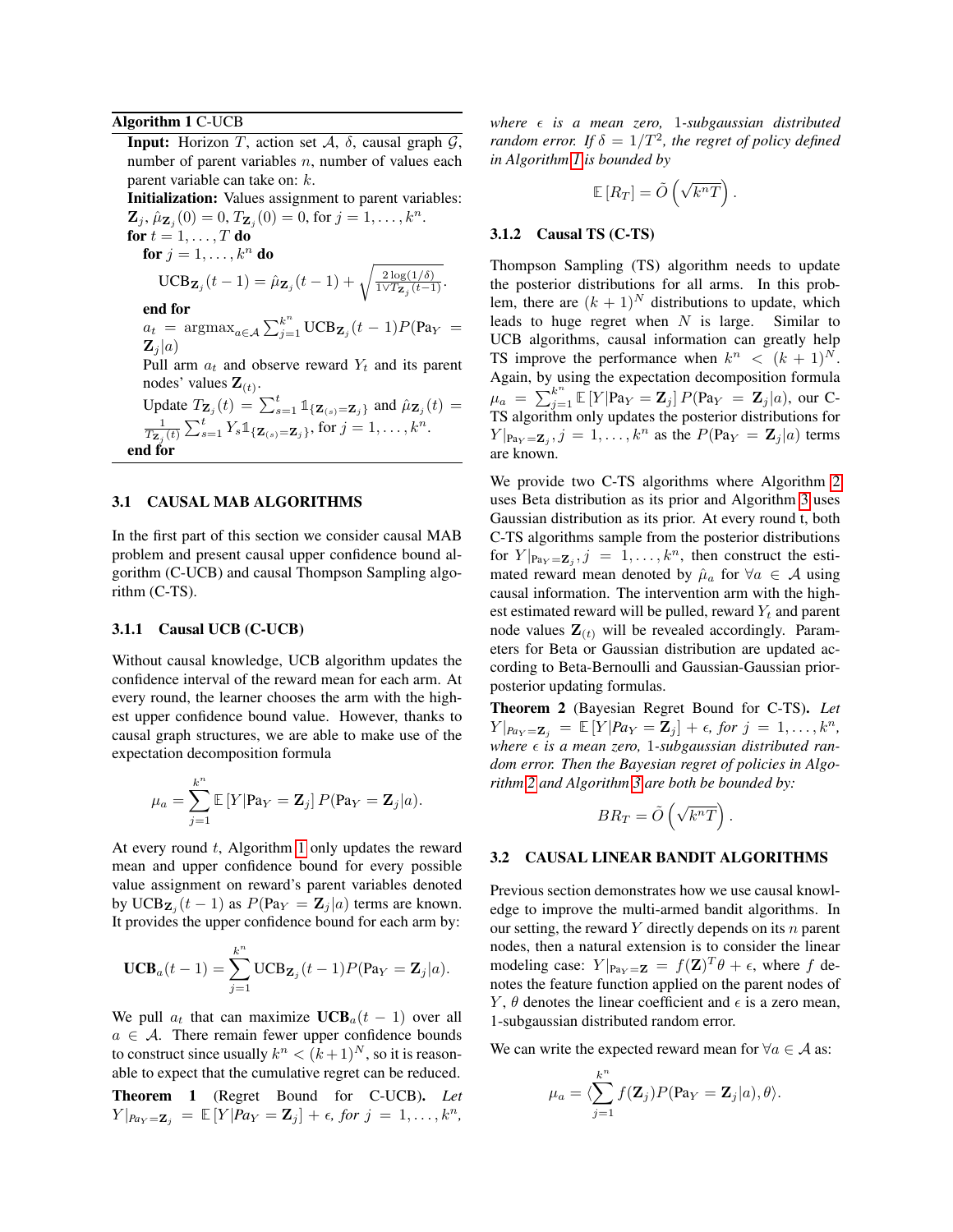### <span id="page-4-0"></span>**Algorithm 2** C-TS with Beta Prior (If  $Y \in [0, 1]$ )

**Input:** Horizon T, action set  $A$ , causal graph  $G$ , all  $P(P a_Y | a)$ , number of parent variables n, number of values each parent variable can take on: k. Initialization: Value assignments to parent variables:  $\mathbf{Z}_j, S^0_{\mathbf{Z}_j} = F^0_{\mathbf{Z}_j} = 1$ , for  $j = 1, \ldots, k^n$ . for  $t \in \{1, \ldots, T\}$  do Sample  $\hat{\theta}_j(t)$  from beta distn with parameters  $(S_{\mathbf{Z}_{j}}^{t-1}, F_{\mathbf{Z}_{j}}^{t-1}),$  for  $j = 1, ..., k^{n}$ . **for** action  $a \in \mathcal{A}$  **do**  $\hat{\mu}_a = \sum_{i=1}^{k^n}$  $\stackrel{k^n}{\partial_{j=1}} \hat{\theta}_j(t) P(\text{Pa}_Y = \mathbf{Z}_j | a)$ end for  $a_t = \arg\max_a \hat{\mu}_a$ Pull arm  $a_t$  and observe reward  $\tilde{Y}_t$  and its parent nodes values of  $\mathbf{Z}_{(t)}$ . Perform a Bernoulli trial with success probability  $Y_t$  and observe the output  $Y_t$ .<br>if  $Y_t - 1$  then  $= 1$  then

If 
$$
Y_t = 1
$$
 then  
\n
$$
S_{\mathbf{Z}_{(t)}}^t = S_{\mathbf{Z}_{(t)}}^{t-1} + 1
$$
\nelse  
\n
$$
F_{\mathbf{Z}_{(t)}}^t = F_{\mathbf{Z}_{(t)}}^{t-1} + 1
$$
\nend if  
\nend for

To this point, we demonstrate that linearly modeling the reward's parent nodes is just a special case of standard linear bandit problem, where the feature vector for  $a \in \mathcal{A}$ is  $m_a := \sum_{j=1}^{\hat{k}^n} f(\mathbf{Z}_j) P(\text{Pa}_Y = \mathbf{Z}_j | a)$ . Thus, we easily extend C-UCB and C-TS to this particular linear bandit setting.

Causal linear UCB (CL-UCB) algorithm (Algorithm [4\)](#page-5-1) and causal linear TS (CL-TS) algorithm (Algorithm [5\)](#page-5-2) are straightforward linear UCB and linear TS algorithms. It is helpful in the sense that the regret dependence on √  $\overline{k^n}$  can be further reduced to the dimension of linear coefficient  $\theta$  denoted by d while linear reward over parent variables holds.

Theorem 3 (Regret Bound for CL-UCB & CL-TS adapted from Chapter 19 in Lattimore and Szepesvári [\(2020\)](#page-9-14)). Assume that  $\|\theta\|_2 \leq 1$  and  $\|f(\mathbf{Z})\|_2 \leq 1$ , the *dimension of*  $\theta$  *and*  $f(\mathbf{Z})$  *are both d, then run CL-UCB* with  $\beta = 1 + \sqrt{2 \log(T) + d \log\left(1 + \frac{T}{d}\right)}$  and **CL-TS**, *the regret of CL-UCB and Bayesian regret of CL-TS can both be bounded by*

$$
\mathbb{E}\left[R_{T_{CL-UCB}}\right], BR_{T_{CL-TS}} = \tilde{O}\left(d\sqrt{T}\right).
$$

**Remark:** Our algorithms are easily adapted to a more general setup, e.g. there exist a set of observable variables W that d-separates the manipulable variables and the reward variable and  $P(\mathbf{W}|a)$  are known for all realizations  $W, a$ . In this senario, one can replace Pa<sub>Y</sub> and <span id="page-4-1"></span>Algorithm 3 C-TS with Gaussian Prior

**Input:** Horizon  $T$ , action set  $A$ , causal graph  $G$ , all  $P(P a_Y | a)$ , number of parent variables n, number of values each parent variable can take on: k. Initialization: Value assignments to parent variables:  ${\bf Z}_j, k_{{\bf Z}_j} = 0, \hat{\mu}_{{\bf Z}_j} = 0$ , for  $j = 1, \ldots, k^n$ . for  $t \in \{1, \ldots, T\}$  do Sample  $\hat{\theta}_j(t) \sim N(\hat{\mu}_{\mathbf{Z}_j}, \frac{1}{k_{\mathbf{Z}_j}+1})$  , for  $j = 1, \ldots, k^n$ . for action  $a \in \mathcal{A}$  do  $\hat{\mu}_a = \sum_{i=1}^{k^n}$  $\stackrel{k^n}{\partial_{j=1}} \hat{\theta}_j(t) P(\text{Pa}_Y = \mathbf{Z}_j | a)$ end for  $a_t = \arg\!\max_a \hat{\mu}_a$ Pull arm  $a_t$  and observe the parent nodes values of Y denoted by  $\mathbf{Z}_{(t)}$  and reward  $Y_t$ . Update  $k_{\mathbf{Z}_t} := k_{\mathbf{Z}_t} + 1$ Update  $\hat{\mu}_{\mathbf{Z}_t} := \frac{\hat{\mu}_{\mathbf{Z}_t} k_{\mathbf{Z}_t} + Y_t}{k_{\mathbf{Z}_t} + 1}$  $k_{\mathbf{Z}_t}+1$ end for

 $P(\text{Pa}_Y | a)$  in above algorithms with **W** and  $P(\textbf{W} | a)$  and achieve  $\tilde{O}\left(\sqrt{|\mathbf{W}|T}\right)$  regret, where  $|\mathbf{W}|$  refers to the number of realizations of W. This is beneficial when  $|\mathbf{W}| \ll A$  or the reward's direct parents are not known nor observable, but the variables W are.

# 4 LOWER BOUND FOR NON-CAUSAL METHODS

In this section, we show that it is necessary to use an algorithm that utilizes the causal structure. We prove that there exists a simple bandit environment with causal information, for which the regret of the standard UCB algorithm scales *at least* exponentially with the size N of *all variables*. For the same environment, our regret upper bounds of C-UCB and C-TS scale *at most* exponentially with the size *n* of *parents*. Since it is possible to have  $N \gg n$ , this demonstrates the necessity of using causal bandits algorithms.

We now describe the environment. The bandit environment  $\nu$  has N variables  $X_1, \ldots, X_N$ , each can take a value from  $\{1, 2\}$ . The marginal distribution for  $X_i$  is  $P(X_i = 1) = p_i$ , for  $i = 1, ..., N$ . The reward node Y is generated by  $Y = \Delta X_1 + \epsilon$ , where  $\Delta$  is a positive coefficient to be determined and  $\epsilon \sim \mathcal{N}(0, 1)$ . Actions are denoted by  $do(X_1 = i_1, \ldots, X_N = i_N)$ , where  $i_1, \ldots, i_N \in \{0, 1, 2\}$ , and 0 is an additional dimension for the case that we do not set any value for a variable.

In this example, there are three types of actions:

• Type 0: Actions with  $i_1 = 0$ .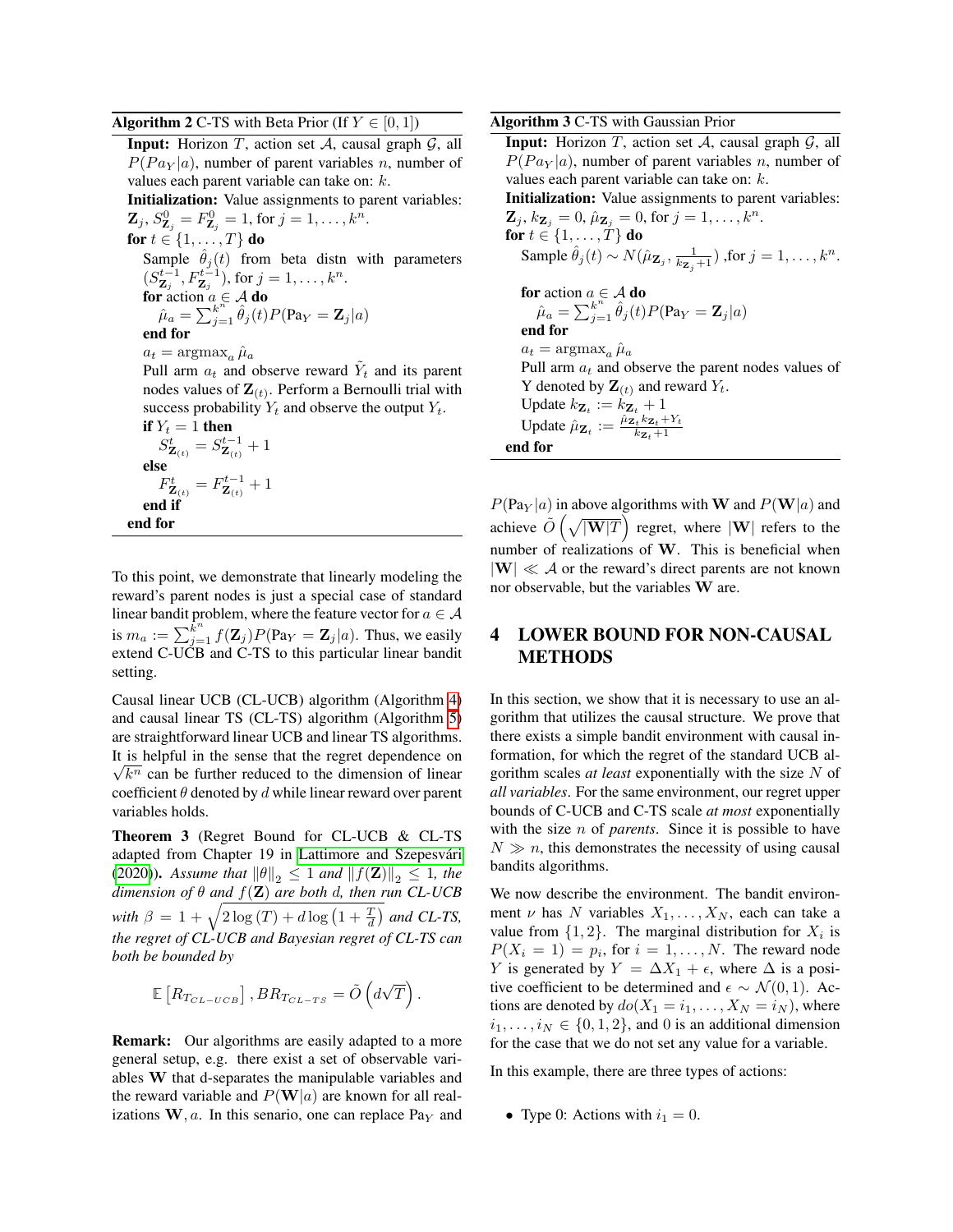<span id="page-5-1"></span>Algorithm 4 Causal Linear UCB (CL-UCB)

**Input:** horizon T, action set A, all  $P(P a_V | a)$ . **Initialization:**  $V_0 = I_d$ ,  $\hat{\theta}_0 = 0_d$ ,  $g = 0_d$ ,  $\beta = 1 +$  $\sqrt{2\log(T) + d\log\left(1 + \frac{T}{d}\right)}$ . for  $t = 1, \ldots, T$  do for  $a \in \mathcal{A}$  do  $UCB_a(t)$  =  $\max_{\theta \in C_t} \langle \theta, m_a \rangle$  =  $\langle \hat{\theta}_{t-1}, m_a \rangle$  +  $\beta \| m_a \|_{V_{t-1}^{-1}}$ , where  $\mathcal{C}_t$  =  $\left\{ \theta \in \mathbb{R}^d: \left\Vert \theta - \hat{\theta}_{t-1} \right\Vert_{V_{t-1}} \leq \beta \right\}$ end for  $a_t = \text{argmax}_{a \in \mathcal{A}} \text{UCB}_a(t)$ Pull arm  $a_t$  and observe parent node  $Z(t)$  and reward  $Y_t$ . Update  $V_t = V_{t-1} + m_{a_t} m_{a_t}^T$ ,  $g = g + m_{a_t} Y_t$ ,  $\hat{\theta}_t = V_t^{-1}g$ end for

### <span id="page-5-2"></span>Algorithm 5 Causal Linear TS (CL-TS)

**Input:** Horizon T, action set A, all  $P(P a_Y | a)$ , standard deviation parameter v. Initialization:  $\hat{V}_0 = I_d, \hat{\theta} = 0_d, g = 0_d.$ for  $t \in \{1, \ldots, T\}$  do Sample  $\tilde{\theta}_t \sim N(\hat{\theta}, v^2 V_t^{-1})$ for action  $a \in \mathcal{A}$  do  $\hat{\mu}_a(t) = \langle m_a, \tilde{\theta}_t \rangle$ end for  $a_t = \argmax_a \hat{\mu}_a(t)$ Pull arm  $a_t$  and observe the parent nodes values of Y denoted by  $Z(t)$  and reward  $Y_t$ . Update  $V_t = V_{t-1} + m_{a_t} m_{a_t}^T$ ,  $g = g + m_{a_t} Y_t$  and  $\hat{\theta} = V_t^{-1}g$ end for

- Type 1: Actions with  $i_1 = 1$ .
- Type 2: Actions with  $i_1 = 2$ .

The expected reward for three types actions are  $2\Delta$  −  $p_1\Delta$ ,  $\Delta$  and 2 $\Delta$  respectively. Type 2 actions are optimal arms, while the gaps for type 0 and type 1 are  $p_1\Delta$  and  $\Delta$  respectively.

Now we present the lower bound of standard UCB for this environment.

<span id="page-5-0"></span>Theorem 4 (Lower Bound for Standard UCB). *For any*  $\epsilon > 0$ , there exists a constant  $C_{\epsilon} > 0$  such that the *following holds. In the bandit environment* ν *described above, running standard UCB algorithm for* T *steps will* √ incur regret at least  $C_{\epsilon}\sqrt{3^{N}}T^{1/2-\epsilon}.$ 

This theorem can be generalized to provide lower bounds for a broad class of MAB algorithms (p-order policies, see appendix), including standard TS. We give a proof outline of this theorem. The main idea is to apply The-orem [5](#page--1-0) in Lattimore and Szepesvári [\(2020\)](#page-9-14). This is an algorithm-dependent lower bound that shows if an algorithm has a uniform regret upper bound for all instances in the unstructured bandit environment class (defined below), then it must have a particular instancedependent regret lower bound. We first show  $\nu$  belongs to the unstructured bandit environment class. Next, since the standard UCB has a uniform regret upper bound for this class, we can apply Theorem [5](#page--1-0) in [Lattimore and](#page-9-14) Szepesvári [\(2020\)](#page-9-14) to obtain a lower bound of standard UCB for  $\nu$ .

Now we give more details. The unstructured Gaussian bandit environment class is defined as follows.

Definition 1 (Unstructured Gaussian bandit environment class). A Gaussian bandit environment class  $\mathcal E$  is un*structured if* A *is finite and there exists set of Gaussian*  $distributions \mathcal{M}_a := \{ \mathcal{N}(\mu, \sigma^2), \mu \in \mathbb{R}, \sigma^2 \leq 1 \}$  for *each* a ∈ A *such that*

$$
\mathcal{E} = \{ \nu = (P_a : a \in \mathcal{A}) : P_a \in \mathcal{M}_a, \forall a \in \mathcal{A} \}.
$$

Note this environment class is the Cartesian product over all distributions in  $\mathcal{M}_a$  for each arm. This is a large class, and in particular it contains the environment  $\nu$ , which we formalize in the claim below.

Claim 1. *Denote a unstructured* K*-arm Gaussian bandit environment class by*  $\mathcal{E}_K(\mathcal{N})$ *. Given any causal graph*  $\mathcal G$ *and conditional probabilities*  $P(Pa_Y | a)$ ,  $\forall a \in \mathcal{A}$  *where* Y *is the reward variable and Pa*<sub>Y</sub> *are its parents, for any bandit instance*  $ν'$  *that satisfies:* 

- *arms are* K *interventions over a set of variables that are consistent with* G *and the corresponding conditional probabilities, and*
- *the conditional reward given parent values are independent Gaussian distributions:*

$$
Y|_{\text{Pa}_Y=\mathbf{Z}} = \mathbb{E}[Y|\text{Pa}_Y=\mathbf{Z}] + \epsilon,
$$

*where*  $\epsilon \sim \mathcal{N}(0, 1)$ *,* 

*we have that*  $\nu' \in \mathcal{E}_K(\mathcal{N})$ *.* 

The proof of this claim is given in the appendix. We can finish the proof of Theorem [4](#page-5-0) by applying Theorem 16.4 in Lattimore and Szepesvári [\(2020\)](#page-9-14) (presented in Theorem [5](#page--1-0) in the appendix) on the environment  $\nu$ .

Note that Theorem [5](#page--1-0) in Lattimore and Szepesvári [\(2020\)](#page-9-14) cannot be applied to causal algorithms. Causal algorithms proposed in this paper can only perform well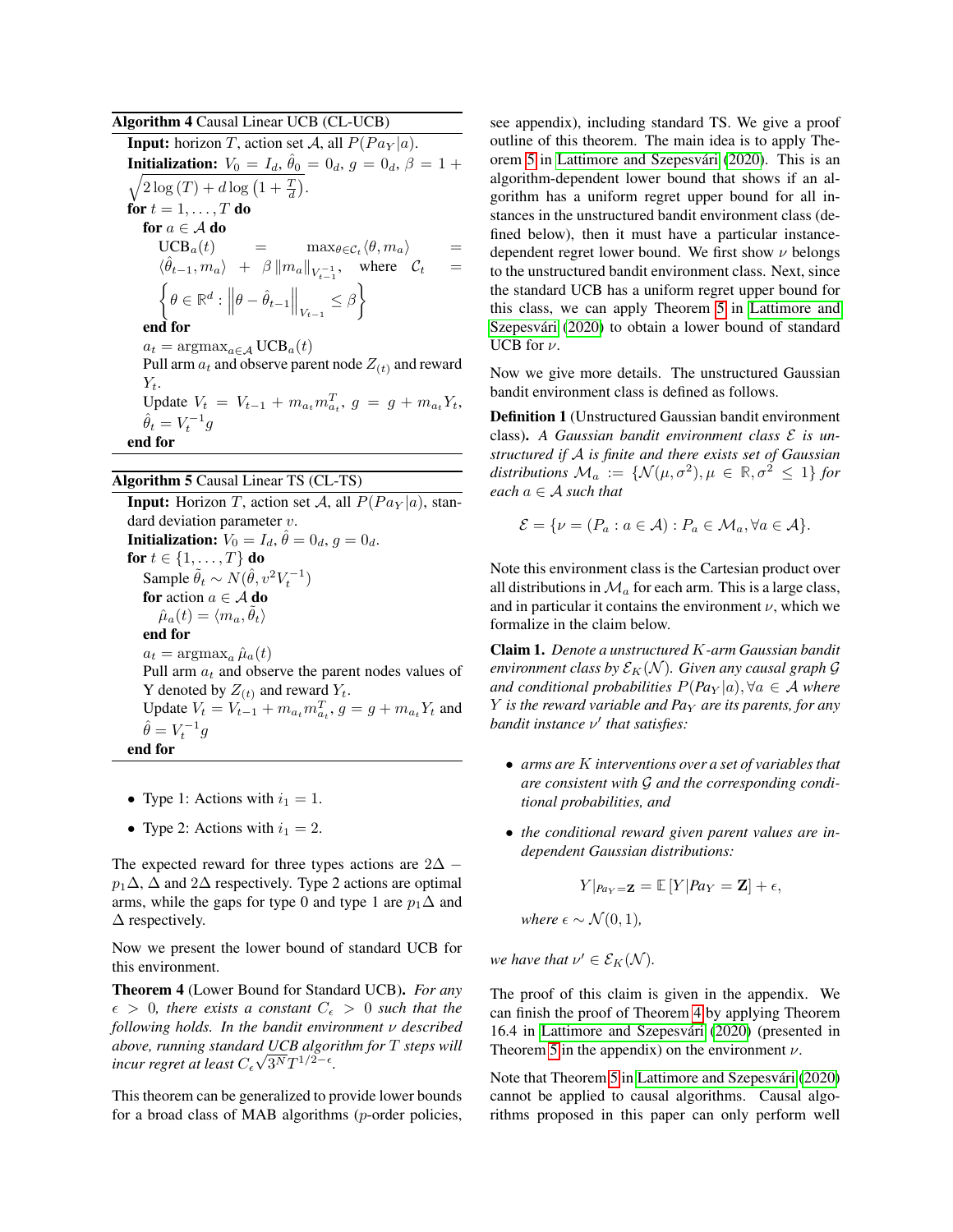

<span id="page-6-1"></span>Figure 1: Causal Graph for Pure Simulation: only blue variables can be intervened.

on environments equipped with the fixed input causal graph  $\mathcal G$  and the corresponding conditional probabilities, and thus causal algorithms cannot provide uniform (sublinear) regret upper bounds for all environments in the unstructured bandit environment class.

# <span id="page-6-0"></span>5 EXPERIMENTS

We compare the performance of standard bandit with causal bandit algorithms to validate that causal information plays an important role in bandit algorithms. We also show that when the reward is truly generated by a linear combination of the reward's parent node, CL-TS and CL-UCB can further achieve smaller regrets comparing with C-TS and C-UCB that only use causal structures but not the linear property.

#### 5.1 PURE SIMULATION

We set up a pure simulation environment that will allow us to run scaling experiments in order to qualitatively test the scaling predictions of our theory. Throughout our pure simulations, we use a model in which there is a reward variable Y, reward's parent variables  $W_1, \ldots, W_n$ , taking values from  $\{1, 2\}$ , and non-parent variables  $X_1, \ldots, X_n$ , taking values from  $\{1, \ldots, m\}$ . Reward Y directly depends on its parent variables  $W_1, \ldots, W_n$ , while each parent variable  $W_i$  directly depends on the corresponding non-parent variable  $X_i$   $(i = 1, \ldots, n)$ . The causal graph is displayed in Figure [1.](#page-6-1)

Intervention set: Denote an intervention by

$$
a = \text{do}(X_1 = i_1, \dots, X_n = i_n),
$$

where  $i_1, \ldots, i_n \in \{0, 1, \ldots, m\}$ , 0 is an additional dimension for the case that we do not set any value for a variable. That means only non-parent variables can be intervened, the parent variables of the reward are not under control.

Reward Y is generated by:  $Y = \langle f(W_1, \ldots, W_n), \theta \rangle + \epsilon$ , where f is a function applied on parent variables,  $\theta$  is a *n*-dimensional vector,  $\epsilon$  is a sub-gaussian random error.

### **5.1.1** A Gentle Start:  $m = 3, n = 4$

We begin with a simple case where  $m = 3, n = 4$ . The marginal distributions for  $X_1, X_2, X_3, X_4$  and conditional probabilities for  $W_i = 1 | X_i, i = 1, \ldots, 4$  are displayed in Table [1](#page--1-1) (Section [B\)](#page--1-2).

For simplicity, we set  $f(W_1, W_2, W_3, W_4)$  :=  $(W_1, W_2, W_3, W_4)$ , and the error is a Gaussian variable  $\epsilon \sim N(0, 0.1^2)$ .

UCB algorithms: The true linear coefficient  $\theta$  is  $(0.25, 0.25, -0.25, -0.25)$ . To approximate the expected regret, for each UCB algorithm we plot the average regret over 20 simulations.

**TS algorithms:** We plot both of the regret under  $\theta =$  $(0.25, 0.25, -0.25, -0.25)$  and the Bayesian regret. For the frequentist one, the procedure is same as UCB algorithms described above. For the Bayesian one, the "true" parameter  $\theta$  is generated from its prior distribution  $N(0, 0.1<sup>2</sup> I<sub>4</sub>)$  for 20 times as Monte Carlo simulation. Then we plot the averaged regret over these 20 simulations to approximate the Bayesian regret.

Regret comparison plots are displayed in Figure [2.](#page-7-0)

### <span id="page-6-2"></span>5.1.2 Scaling with Non-Parent Variables' Range: m

In this section, we fix  $n = 4$  while changing the domain range of non-parent variables  $m$  from 2 to 6 and see how it affects the performance of all six algorithms.

In each simulation, the marginal probabilities for each non-parent variable  $X_i$ :  $\{P(X_i = j)\}_{j=1}^m$  are generated from independent Dirichlet distributions with parameter  $\alpha = \mathbb{1}_m$  and the conditional probabilities  $P(W_i =$  $1|X_i = j|, i = 1, \ldots, n; j = 1, \ldots, m$  are generated randomly from [0, 1]. Throughout we fix the  $\theta =$  $(0.25, 0.25, -0.25, -0.25)$ . For each algorithm, the final regret is averaged over 20 simulations. Regret comparison plot is displayed in Figure [3.](#page-7-1)

#### 5.1.3 Scaling with Size of Parent Variables: n

In this section we fix  $m = 3$  while changing the number of parent/non-parent variables  $n$  from 2 to 6. Since  $X_i$  takes value from  $\{1, 2, 3\}$  and  $W_i$  takes value from  $\{1, 2\}$ , by adding additional pair  $W_i \sim X_i$ , the intervention size increases much faster than the number of value assignments on parent variables. We compare the performance of six algorithms.

In each simulation, the marginal probabilities for each non-parent variable  $\{P(X_i = j)\}_{j=1}^m$  and conditional probabilities for each parent variable  $P(W_i = 1 | X_i =$  $j, j = 1, \ldots, m$  are sampled in the same way as Sec-tion [5.1.2.](#page-6-2) To keep the reward at the same scale as  $m$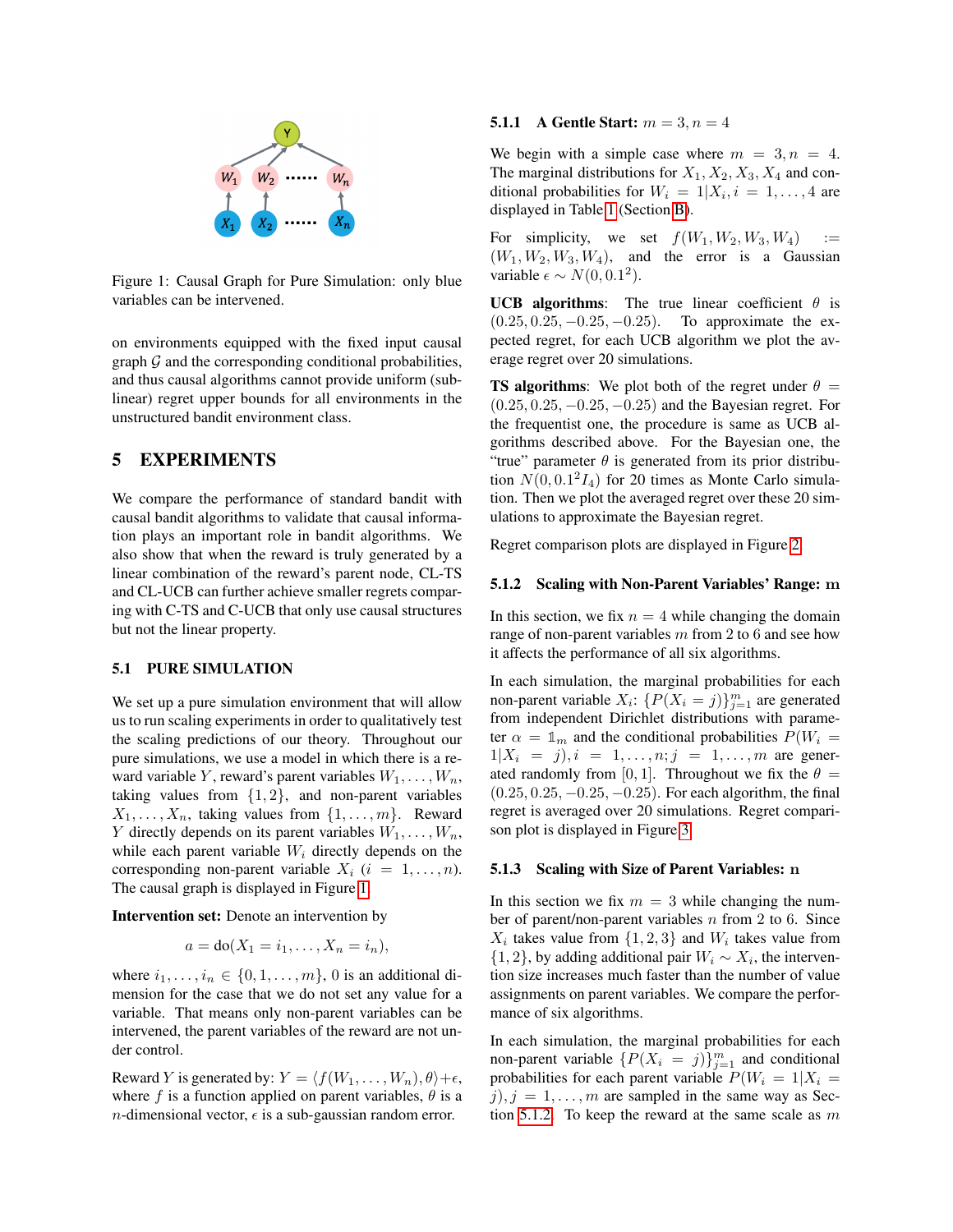

Figure 2: Regret comparison for  $m = 3$ ,  $n = 4$ . Left: UCB regrets. Middle: TS regrets. Right: TS Bayesian regrets.

<span id="page-7-0"></span>

Figure 3: Cumulative regret v.s.  $m$ , fix  $n = 4$ , time horizon  $T = 5000$ .

<span id="page-7-1"></span>

<span id="page-7-2"></span>Figure 4: Cumulative regret v.s.  $n$ , fix  $m = 3$ , time horizon  $T = 10000$ .

varies, we use  $\theta = (1, 0, \dots, 0)$ , where only the first element of linear coefficient is 1 and other elements are all zeros. For each algorithm, the final regret is averaged over 20 simulations. Regret comparison plot is displayed in Figure [4.](#page-7-2)

### 5.1.4 Conclusion of Pure Simulation

In Figure [2,](#page-7-0) the left and middle plots demonstrate the performance of algorithms for a fixed causal bandit environment. We observe that for UCB and TS, causal linear algorithms outperform the "non-linear" causal algorithms moderately and all causal algorithms outperform the standard bandit algorithms significantly. In the third plot, we demonstrate the performance in terms of Bayesian regret for three TS algorithms, and their performance order matches with the first two plots.

In Figure [3,](#page-7-1) we fix n and the time horizon  $T$  and compare the performance of the algorithm as  $m$  increases. The regret of C-UCB, C-TS, CL-UCB and CL-TS do not vary as m increases as their regret only depends on the size of parent variable value assignments. However, the regret of UCB and TS keeps increasing as  $m$  grows. Thus, we validate that the performance of our causal algorithms are not affected by the number of interventions on nonparent variables.

In Figure [4,](#page-7-2) we fix  $m$  and time horizon  $T$  and compare the performance of all algorithms as  $n$  grows. The regret of four causal algorithms does not vary a lot as  $n$ increases. We show in our theorem that in worst case, increases. We show in our theorem that in worst case, the regret of C-TS and C-UCB grow with  $\sqrt{k^n}$  and the regret of CL-TS and CL-UCB grow with  $d$  for fixed time horizon. And we also observe in this simulation that for certain coefficient such as  $\theta = (1, 0, \dots, 0)$ , the growth is even slower. Clearly the regret of standard UCB and TS algorithms keeps increasing as  $n$  grows.

### 5.2 EMAIL CAMPAIGN DATA

The experimental set up in this section is inspired by the email campaign data from Adobe. The reward variable is binary: whether the commercial links inside the email are clicked or not by the recipient. Features under control are "product", such as Photoshop, Acrobat XI Pro, Adobe Stock, etc., "purpose", such as awareness, promotion, operation, nurture, etc., "send out time" that includes morning, afternoon and evening. Even though these features are highly correlated with the reward variable, but they are not the direct causes. The variables that are actually causing the email links clicking are: the subject length, two different email templates, send out time, so we set these variables as the reward's parents. The three features in blue that can be intervened are further connected with reward's parent variables as in Figure [5.](#page-8-1)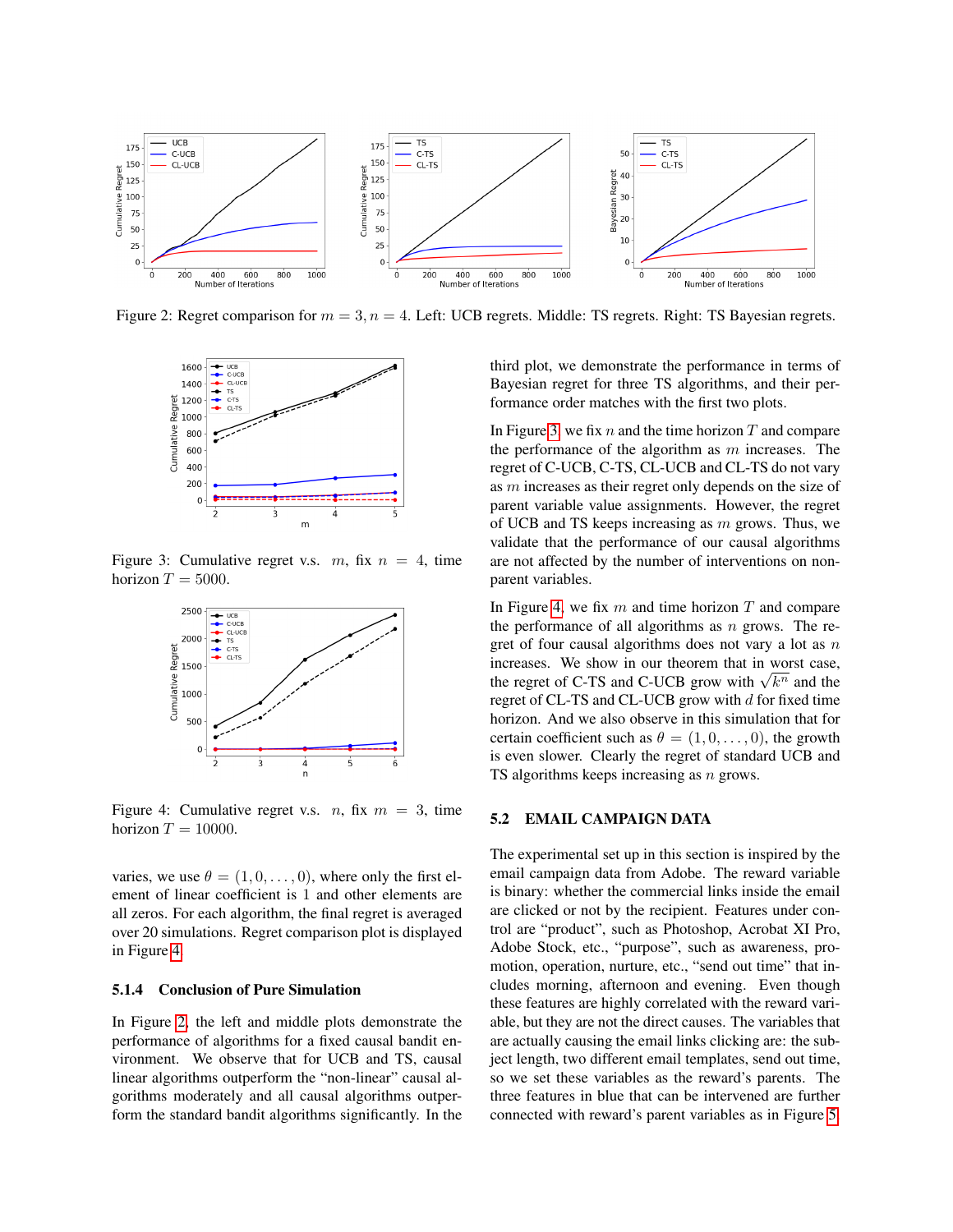

<span id="page-8-1"></span>Figure 5: Causal Graph for Email Campaign: only blue nodes are under control.

Each combination of product and purpose has an email pool, once they are fixed, the company picks out emails from the pool. Thus, subject length and email body template cannot be intervened, they depend on the emails picking out from the pool, which is a random process.

From historical knowledge, email with "subject length" fewer than 7 words are more likely to be opened, so we denote "subject length" by  $Z_1$ , taking values from  $\{1, 2\}$ , representing "less than 7 words" or not. "Template" is denoted by  $Z_2$ , taking values from  $\{1, 2\}$ , representing template indices "1" or "2". "Send out time" is denoted by  $Z_3$ , taking values from  $\{1, 2, 3\}$ , representing "morning", "afternoon" and "evening". We consider "Photoshop" (1), "Acrobat XI Pro"(2), "Adobe Stock" (3) for the "product" variable, denoted by  $X_1$ ; "Operational" (1), "Promo" (2), "Nurture" (3) and "Awareness" (4) for purpose variable, denoted by  $X_2$ .

The marginal probabilities for  $X_1$  and  $X_2$  and  $Z_3$ , conditional distributions for  $Z_1, Z_2$  are displayed in Table [2](#page--1-3) (Section [B\)](#page--1-2). The reward follows a Bernoulli distribution, with parameter  $1 - (Z_1 + Z_2 + Z_3)/9$ .

**Interventions** are denoted by  $do(X_1 = i_1, X_2 =$  $i_2, X_3 = i_3$ , where  $i_1, i_3 \in \{0, 1, 2, 3\}, i_2 \in$  $\{0, 1, 2, 3, 4\}$ , 0 means no intervention on a variable.

In Figure [6,](#page-8-2) we compare the performance of UCB, C-UCB, TS (beta prior) and C-TS (beta prior). We plot the average regret over 20 simulations to approximate the expected cumulative regret for each method. Clearly both of C-UCB and C-TS outperforms UCB and TS significantly. Besides, we observe that TS algorithms generally perform better than the UCB algorithms. This phenomenon is also consistent with previous empirical discoveries [\(Chapelle and Li, 2011\)](#page-9-15).

# 6 DISCUSSION & FUTURE WORK

We proposed C-UCB and C-TS algorithms and showed that their regret can be bounded by  $\tilde{O}(\sqrt{k^nT})$ . We further extended linear bandit algorithms to their causal versions and showed the regret bound of CL-UCB and CL-



<span id="page-8-2"></span>Figure 6: Regret Comparison of UCB, TS, C-UCB and C-TS for email campaign problem.

TS can be reduced to  $\tilde{O}$   $\Big( d$ √  $\overline{T}$ ). There are several interesting directions for future work.

Extension to MDPs: We plan to extend our causal bandit framework to the MDP (Markov decision process) setting. The key feature of causal MDP is that there is an additional dimension: *state*, which can be affected by the previous intervention and the reward behaves differently under different status. This phenomenon is typical in many practical settings, including mobile health, online advertising and online education.

Learning causal structure: In many cases the causal structure is not known beforehand or only partially understood. Therefore it is desirable to develop methods that can recover the underlying causal structure and minimize the cumulative regret at the same time. An ideal algorithm that can efficiently learn the causal structure and the bandit together should achieve lower regret than normal bandit algorithms when the time horizon  $T$  is large. [Ortega and Braun](#page-9-16) [\(2014\)](#page-9-16) empirically shows that TS can recover causal structures in some cases. Combining causal learning algorithm with those that minimize cumulative regret is an interesting direction to investigate.

### ACKNOWLEDGEMENT

Part of this work was done while Yangyi Lu was visiting Adobe. Ambuj Tewari would like to acknowledge the support of an Adobe Data Science Research Award, a Sloan Research Fellowship, and NSF grant CAREER IIS-1452099.

### References

<span id="page-8-0"></span>Agrawal, S. and Goyal, N. (2012). Analysis of thompson sampling for the multi-armed bandit problem. In *Conference on Learning Theory*, pages 39–1.